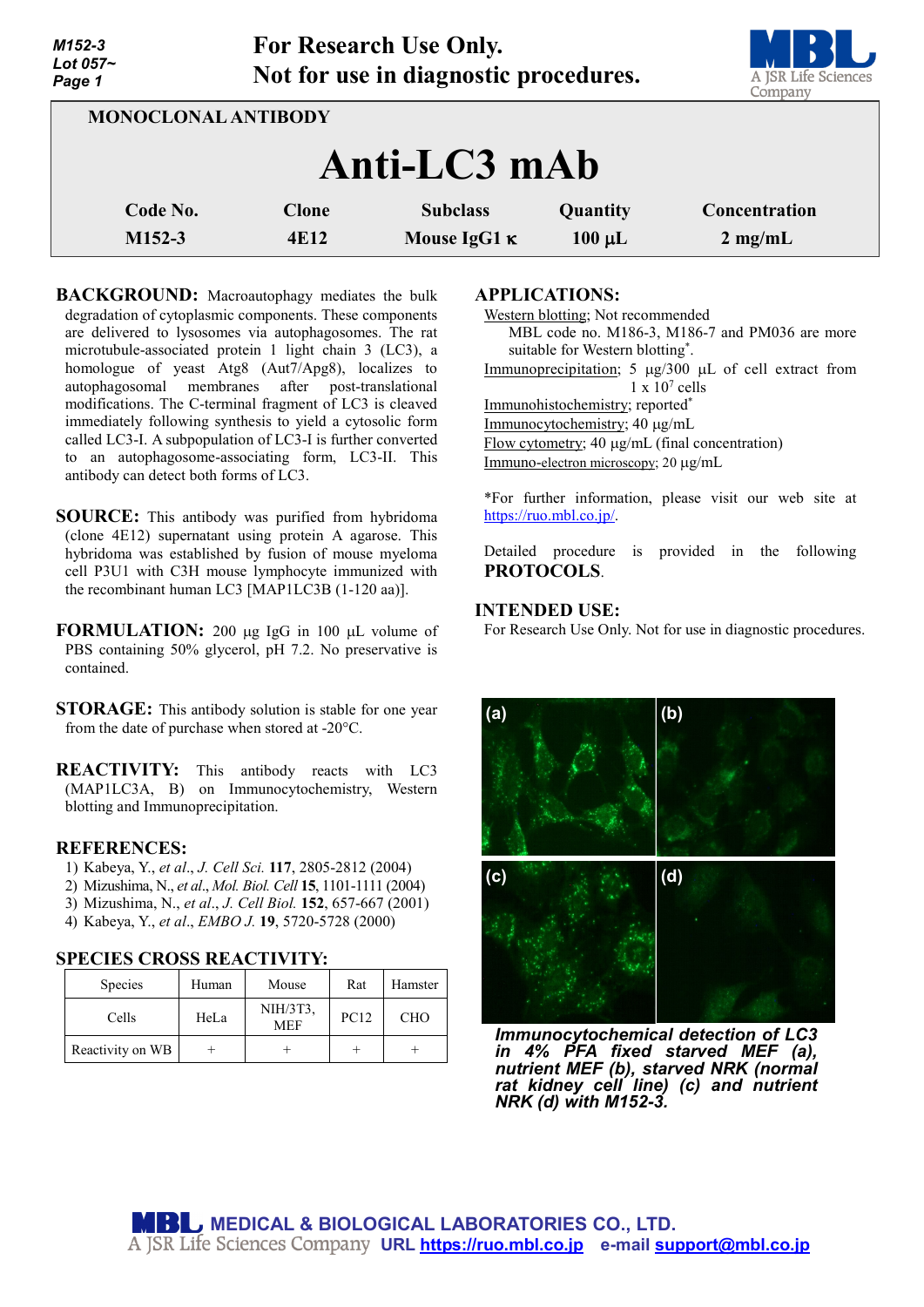### *M152-3 Lot 057~ Page 2*

# **PROTOCOLS:**

### **Immunocytochemistry**

- 1) Spread the cells in the nutrient condition on a glass slide, then incubate in a CO2 incubator for one night.
- 2) Remove the culture supernatant by careful aspiration.
- 3) To obtain serum-starved conditions, culture the cells with Hank's solution or DMEM for 2-4 hours at 37°C.
- 4) Fix the cells by immersing the slide in 4% paraformaldehyde (PFA)/PBS for 10 minutes at room temperature  $(20~25°C)$ .
- 5) Prepare a wash container such as a 500 mL beaker with a magnetic stirrer. Then wash the fixed cells on the glass slide by soaking the slide with a plenty of PBS in the wash container for 5 minutes. Take care not to touch the cells. Repeat another wash once more.
- 6) Immerse the slide in 100 µg/mL of Digitonin for 10 minutes at room temperature.
- 7) Wash the slide in a plenty of PBS as in the step 5).
- 8) Add the primary antibody diluted with PBS as suggested in the **APPLICATIONS** onto the cells and incubate for 1 hour at room temperature. (Optimization of antibody concentration or incubation condition is recommended if necessary.)
- 9) Wash the slide in a plenty of PBS as in the step 5).
- 10) Add FITC-conjugated anti-mouse IgG antibody diluted with PBS onto the cells. Incubate for 30 minutes at room temperature. Keep out light by aluminum foil.
- 11) Wash the slide in a plenty of PBS as in the step 5).
- 12) Wipe excess liquid from slide but take care not to touch the cells. Never leave the cells to dry.
- 13) Promptly add mounting medium onto the slide, then put a cover slip on it.

(Positive controls for Immunocytochemistry; MEF and NRK)



Western blotting analysis of LC3 expression in HeLa (1), NIH/3T3 (2). MEF (3), PC12 (4) and CHO (5) using M152-3.

### **SDS-PAGE & Western blotting**

- 1) Wash the  $1x10^7$  cells 3 times with PBS and suspend with 1 mL of Laemmli's sample buffer.
- 2) Boil the samples for 2 minutes and centrifuge. Load 10 µL of sample per lane on a 1-mm-thick SDS-polyacrylamide gel (15% acrylamide) and carry out electrophoresis.
- 3) Blot the protein to a polyvinylidene difluoride (PVDF)

membrane at 1 mA/cm<sup>2</sup> for 1 hour in a semi-dry transfer system (Transfer Buffer: 25 mM Tris, 190 mM glycine, 20% Methanol). See the manufacture's manual for precise transfer procedure.

- 4) To reduce nonspecific binding, place the membrane in 10% skimmed milk (in PBS, pH 7.2) overnight at 4°C.
- 5) Wash the membrane with PBS-T [0.05% Tween-20 in PBS] (5 minutes x 3 times).
- 6) Incubate the membrane with primary antibody diluted with PBS, pH 7.2 containing 1% skimmed milk as suggested in the **APPLICATIONS** for 1 hour at room temperature. (The concentration of antibody will depend on the conditions.)
- 7) Wash the membrane with PBS-T (5 minutes x 3 times).
- 8) Incubate the membrane with the 1:10,000 anti-IgG (Mouse) pAb-HRP (MBL; code no. 330) diluted with 1% skimmed milk (in PBS, pH 7.2) for 1 hour at room temperature.
- 9) Wash the membrane with PBS-T (5 minutes x 3 times).
- 10) Wipe excess buffer on the membrane, then incubate it with appropriate chemiluminescence reagent for 1 minute. Remove extra reagent from the membrane by dabbing with paper towel, and seal it in plastic wrap.
- 11) Expose to an X-ray film in a dark room for 10 minutes. Develop the film as usual. The condition for exposure and development may vary.

(Positive controls for Western blotting; HeLa, NIH/3T3, MEF, PC12 and CHO)



*Immunoprecipitation of LC3 from HeLa cells or NIH/3T3 with isotype control (1, 3) or M152-3 (2, 4). After immunoprecipitated with the antibody, immunocomplex was resolved on SDS- PAGE and immunoblotted with anti-LC3 (MBL; code no. PM036).*

#### **Immunoprecipitation**

1) Wash the cells 3 times with PBS and suspend with 10 volumes of cold Lysis buffer [50 mM Tris-HCl (pH 7.5), 150 mM NaCl, 0.05% NP-40] containing appropriate protease inhibitors. Incubate it at 4°C with rotating for 30 minutes, then sonicate briefly (up to 10 seconds).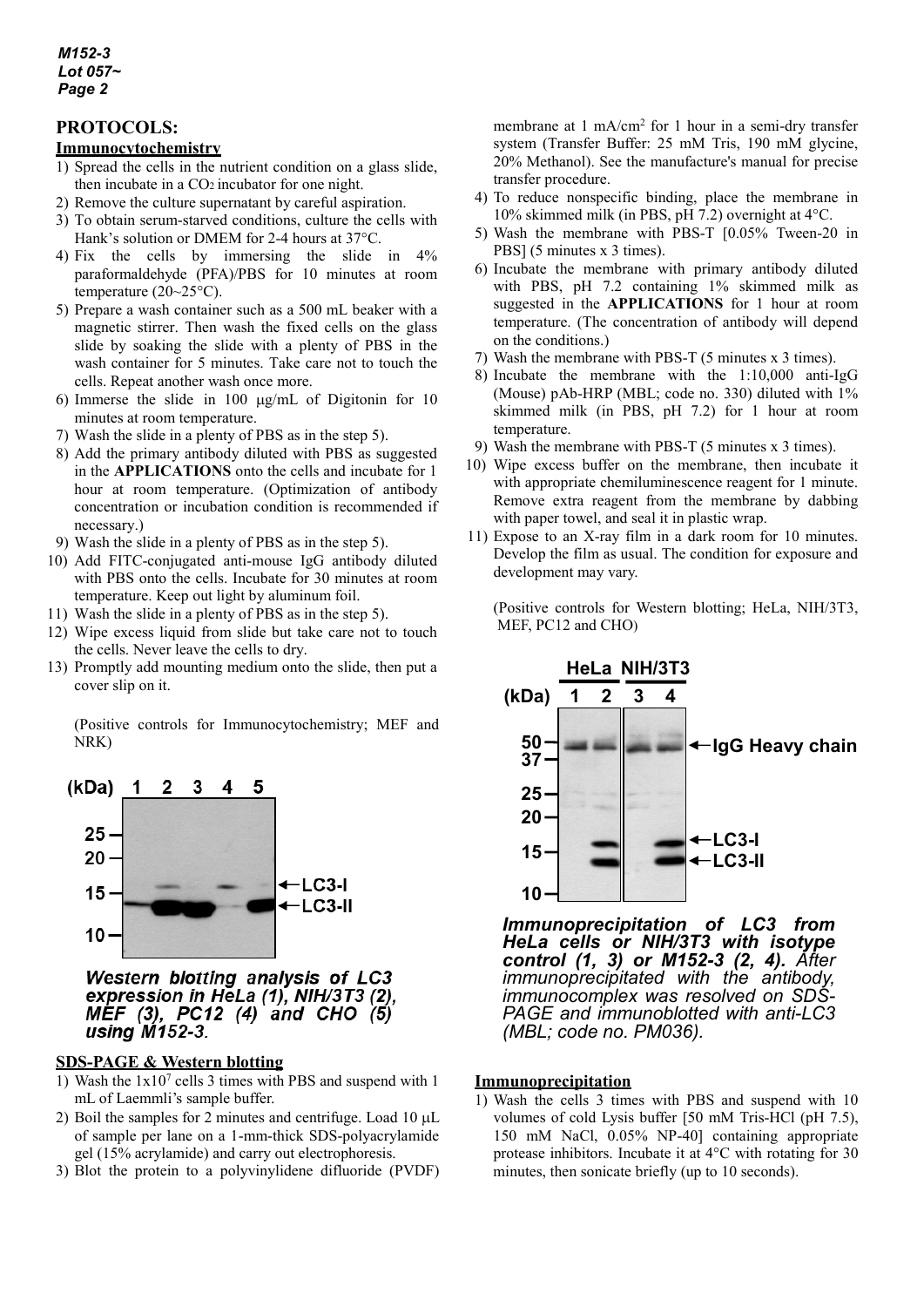# *M152-3 Lot 057~ Page 3*

- 2) Centrifuge the tube at 12,000 x g for 10 minutes at 4°C and transfer the supernatant to another tube.
- 3) Add primary antibody as suggested in the **APPLICATIONS** into 300 µL of the supernatant. Mix well and incubate with gentle agitation for 30-120 minutes at 4°C.
- 4) Add 20 µL of 50% protein A agarose beads resuspended in the cold Lysis buffer. Mix well and incubate with gentle agitation for 60 minutes at 4°C.
- 5) Centrifuge the tube at 2,500 x g for 10 seconds and discard the supernatant.
- 6) Resuspend the beads with the cold Lysis buffer.
- 7) Centrifuge the tube at 2,500 x g for 10 seconds and discard the supernatant.
- 8) Repeat steps 6)-7) 3-5 times.
- 9) Resuspend the beads in 20 µL of Laemmli's sample buffer, boil for 3-5 minutes, and centrifuge for 5 minutes. Use 20 µL/lane for the SDS-PAGE analysis.

#### (See **SDS-PAGE & Western blotting**.)

(Positive controls for Immunoprecipitation; HeLa and NIH/3T3)



Flow cytometric analysis of LC3 expression in nutrient or starved of MEF, NRK and **Atg5<sup>-/-</sup>MEF.** Fluorescence intensity of LC3 on starved cells was reduced.

Atg5<sup>+</sup> MEF was provided by Dr.Mizushima M.D. Ph.D.

#### References

Shvets, E., and Elazar, Z., Methods Enzymol, 452, 131-141 (2009) Shvets, E., et al., Autophagy 4, 621-628 (2008)

# **Flow cytometric analysis for adherent cells**

We usually use Fisher tubes or equivalents as reaction tubes for all steps after 4).

- 1) To obtain serum-starved conditions, culture the cells with Hank's solution or DMEM for 4 hours at 37°C.
- 2) Detach the cells from culture dish by trypsinization. \*Excessive trypsinization may reduce the antigenecity.
- 3) Wash the cells with PBS.
- 4) Fix the cells with 4% paraformaldehyde (PFA)/PBS for 15 minutes at room temperature (20~25°C). Wash the cells 2 times with PBS.
- 5) Permeabilize the cells with 100  $\mu$ g/mL of Digitonin for 15 minutes at room temperature.
- 6) Wash the cells 2 times with PBS.
- 7) Resuspend the cells with PBS  $(5 \times 10^6 \text{ cells/mL})$ .
- 8) Add 50 µL of the cell suspension into each tube, and centrifuge at 500 x g for 1 minute at room temperature (20~25°C). Remove supernatant by careful aspiration.
- 9) Add 40 µL of the primary antibody at the concentration as suggested in the **APPLICATIONS** diluted in the washing buffer [PBS containing 2% fetal calf serum (FCS) and 0.09% NaN3]. Mix well and incubate for 30 minutes at room temperature.

\*Azide may react with copper or lead in plumbing system to form explosive metal azides. Therefore, always flush plenty of water when disposing materials containing azide into drain.

- 10) Add 1 mL of the washing buffer followed by centrifugation at 500 x g for 1 minute at room temperature. Remove supernatant by careful aspiration.
- 11) Add FITC-conjugated anti-mouse IgG antibody diluted with the washing buffer. Mix well and incubate for 15 minutes at room temperature.
- 12) Add 1 mL of the washing buffer followed by centrifugation at 500 x g for 1 minute at room temperature. Remove supernatant by careful aspiration.
- 13) Resuspend the cells with 500 µL of the washing buffer and analyze by a flow cytometer.



### *Immuno-electron microscopy detection of LC3*

#### Cell: starved MEF

AP: autophagosome, N: nucleus

This data was provided by Ms. Sakamaki and Dr. Mizushima, Tokyo Medical and Dental University.

#### **Immuno-electron microscopy**

- 1) Spread the cells on Cell Desk (SUMITOMO BAKELITE; code no. MS-92132Z), then incubate in a CO2 incubator.
- 2) Remove the culture supernatant by careful aspiration.
- 3) To obtain serum-starved conditions, culture the cells with Hank's solution or DMEM for 2-4 hours at 37°C.
- 4) Fix the cells with 4% paraformaldehyde (PFA)/0.1 M phosphate buffer (pH 7.4) for 2 hours at 4°C on Cell Desk.
- 5) Wash the Cell Desk with 0.1 M phosphate buffer (pH 7.4) for 5 minutes at 4°C. Wipe excess liquid by using a filtration paper.